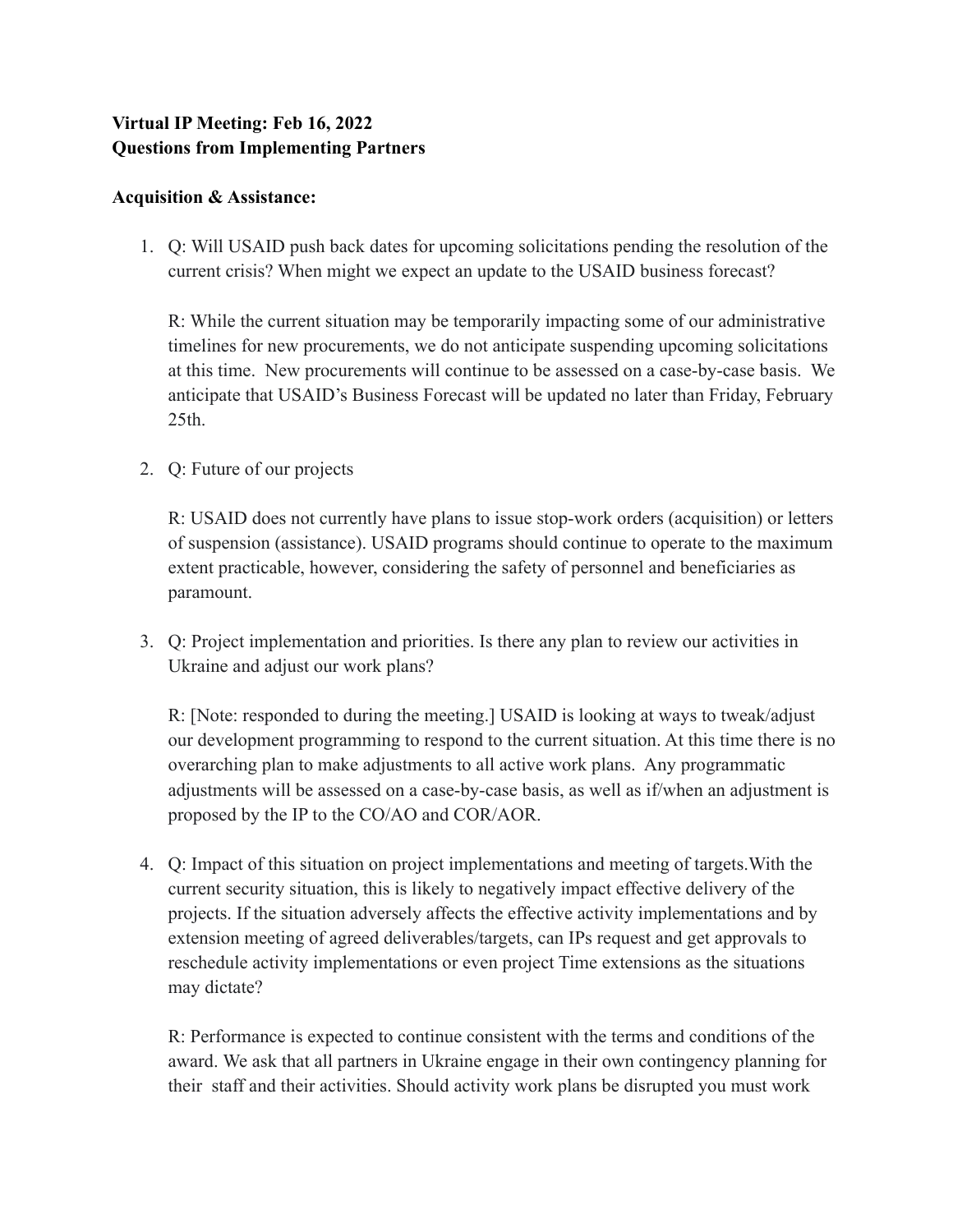with your COR/AOR and CO/AO on those specific issues. Note that the RCO Letter Guidance issued 25 January provides authorization for "Extension of Financial, Performance, and Other Reporting." Please work with your COR/AOR and CO/AO should you anticipate any delays to required deliverables.

5. Q: Key Personnel Approvals - With the current security situation in Ukraine and the advisory for US Nationals and TCNs evacuation from Ukraine, do we require the AO/CO approvals for these nationals now given that they will be out of Ukraine and by extension out of the project /program area for unspecified duration given that we do not know how long this situation will last or de we monitor first and if we determine they will be out for more than 3 months, then we reach out to the AO/CO for approvals?

R: The evacuation authorization will be reviewed every 30 days and extended or resolved, depending on the situation at that time. Please notify the COR/AOR and CO/AO if the current situation and government advisories have impacted the terms and conditions of an award, including those related to Key Personnel. Nominations for Key Personnel still need to be approved in accordance with the terms and conditions of your award. Specifically, Key personnel are those considered to be essential to the work being performed under your award, therefore are expected to continue performing in their role. Key personnel and changes to key personnel are subject to approval by the USAID prior to their employment under your award. Any changes in the approved Key Personnel require written USAID approval.

6. Q: Various IPs are looking at options available for extending benefits and possible supplementary payments to Ukrainian staff. Can USAID provide guidance, if any related to required approvals and options. Allowability of local staff expenses for their safety preparedness/relocation.

R: USAID is conducting consultations and researching the allowability and appropriateness of authorization of specific relocation allowances and payments to IP local staff. The Mission anticipates making a final determination in the coming days and IPs will be notified once a determination has been made.

7. Q: Advance salaries can't be done according to UA law. Can I ask you to restate how salary advances may be characterized under Ukraine law? As "loans..."

R: If salary advance/"repayable financial assistance" options are included in the employment agreements or company policy, implementing partners are authorized and encouraged to make these payments in advance, in accordance with current local Ukrainian labor laws. Such support must be within the current ceiling of your award and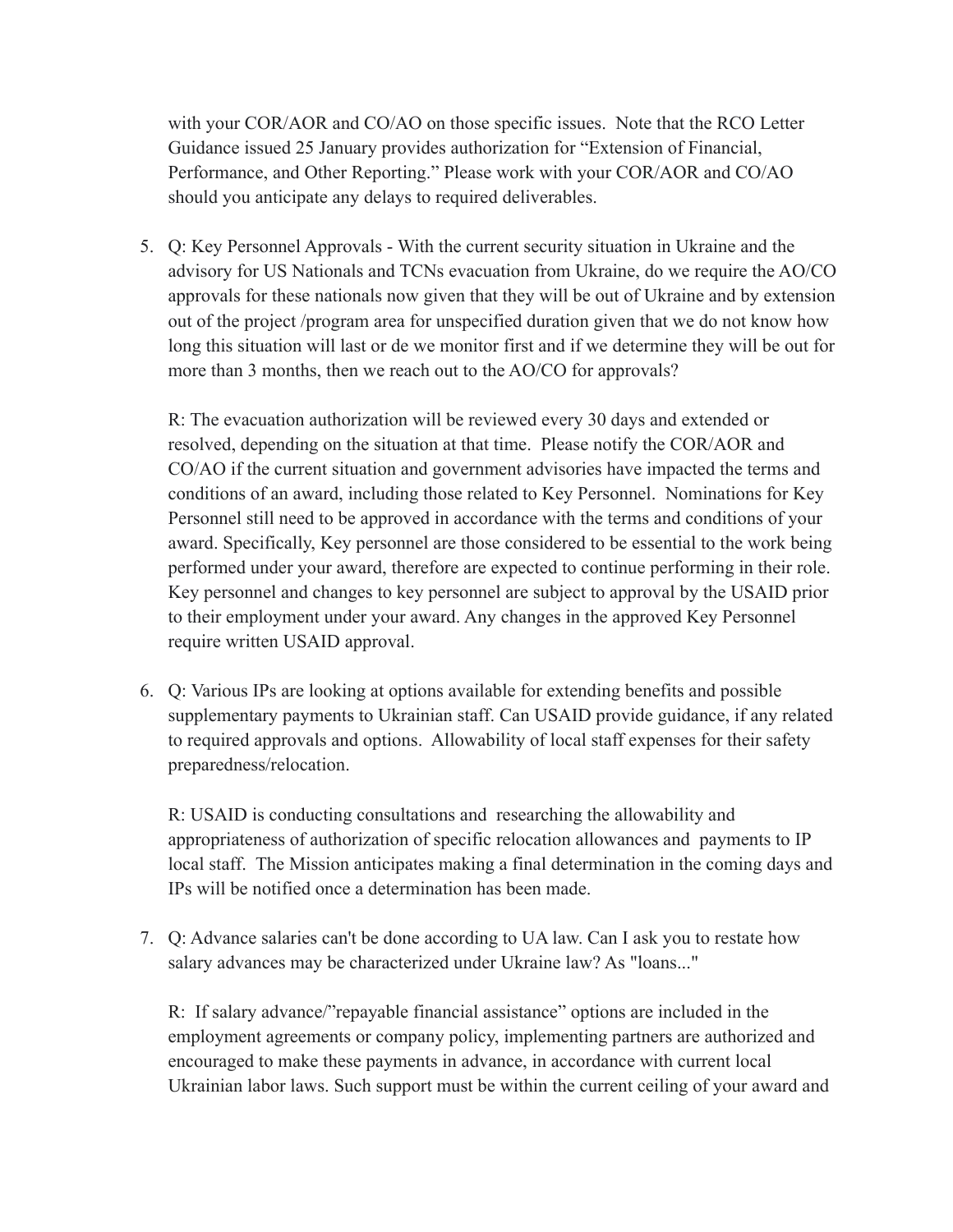is subject to the availability of funds obligated to your award. IPs must seek the advice from local legal counsel in order to formalize salary advances.

8. Q: What was USAID's current position on approval of emergency stipends for local staff? Can you explain why the emergency stipend for local staff has not been authorized? Can you provide a justification for the decision not to authorize material assistance for security/relocation of local staff at this time?

R: To date, USAID/Ukraine has provided authorization of evacuation costs for US Citizens and TCN personnel and their dependents. With respect to the evacuation of local personnel or the relocation of program activities and personnel , USAID is closely monitoring the situation and conducting consultations, but at this time has not authorized such costs.

9. Q: We appreciate the work our AOR is doing to help us modify subawards to Ukrainian partners so they can pivot as needed (sorry, used pivot) but it is going to take time to get through all of the modifications, which are all similar. Is it possible to issue blanket guidance/allowability for us to support local subgrantees to cover security, look at relocating people and operations potentially both within and outside of Ukraine. They need to make decisions quickly if it comes to that and we won't have time to get through all the needed paperwork. Is this something you could consider for at least your DRG partners who are working with media, civil society and human rights groups - all potentially highly vulnerable and at high risk.

R: At this time USAID is not providing blanket authorization for relocation costs for subawards. Performance is expected to continue consistent with the terms and conditions of the award. Should there be disruptions to performance, the RCO Letter Guidance states "USAID authorizes implementing partners to continue paying staff salaries and provide necessary support to staff, in accordance with this letter and the terms and conditions of their awards." While this guidance is directed at prime awards, it can be used by implementing partners to make their determination on allowability of costs incurred and other programmatic authorities therein for their subwardees and grantees. The consideration of approval of subaward or grant costs must be consistent with the terms and conditions of the respective subaward or grant and company policy of the Prime Awardee and within the total cost of the subaward or grant.

## **Agency & Security Status Updates:**

10. Q: Update on security situation? We would appreciate more details about the security situation in Ukraine to be able to adjust our activities and support our grantees?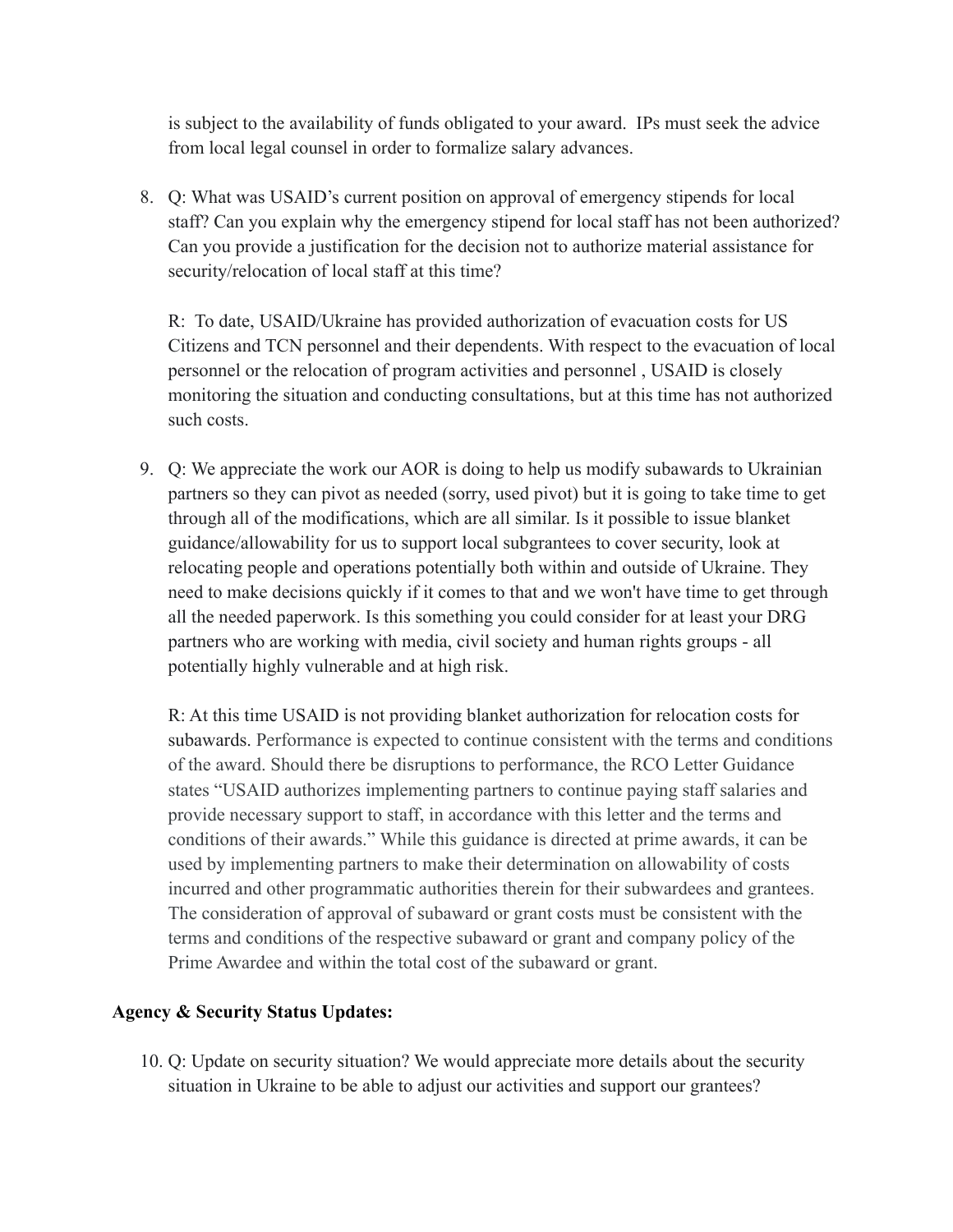R: The United States Government and NATO are routinely providing updates of the security situation in Ukraine through a variety of methods such as public briefings, remarks to the UN Security Council, and official statements to the press. Please refer to these official intelligence disclosures for the most current assessments of the situation.

11. Q: Questions about International Travel. What is the US Government reading regarding international air travel?

R: [Note: responded to during the meeting.] As of February 12, 2022, the U.S. Department of State has categorized the Travel Advisory Level for Ukraine as Level 4: Do Not Travel. The notice advises U.S. Citizens:

**Do not travel to Ukraine due to the increased threats of Russian military action and COVID-19**; **those in Ukraine should depart immediately via commercial or private means**. If remaining in Ukraine, exercise increased caution due to crime, civil unrest, and potential combat operations should Russia take military action. Some areas have increased risk. Read the entire Travel Advisory.

Regarding international flights, please refer to air carrier internet pages for information on routes, times, and costs. The current risks in the region and unpredictable security situation may change access to air travel at any time. The Embassy continually updates stakeholders through updated security alerts.

12. Q: Does USAID have any recommendations regarding internal travel - including to and from Kyiv - for IP staff working on projects?

R: Organizations operating under USAID mechanisms should follow and implement their security plan. If IPs are traveling into the eastern oblasts, please ensure that your COR/AOR is informed of your travel plans. Any further guidance regarding regional travel for U.S. citizens will be issued in the U.S. Department of State's Travel Advisory.

13. Q: Our understanding is that USAID will assess the situation in increments of 30 days. Can USAID please confirm if it plans on sharing information/updates with IPs at the upcoming 30 day mark?

R: The Chief of Mission must re-evaluate conditions and request continuation or termination of evacuation status from the Under Secretary of Management prior to the end of the current Ordered Departure (approved through February 21, 2022). Extensions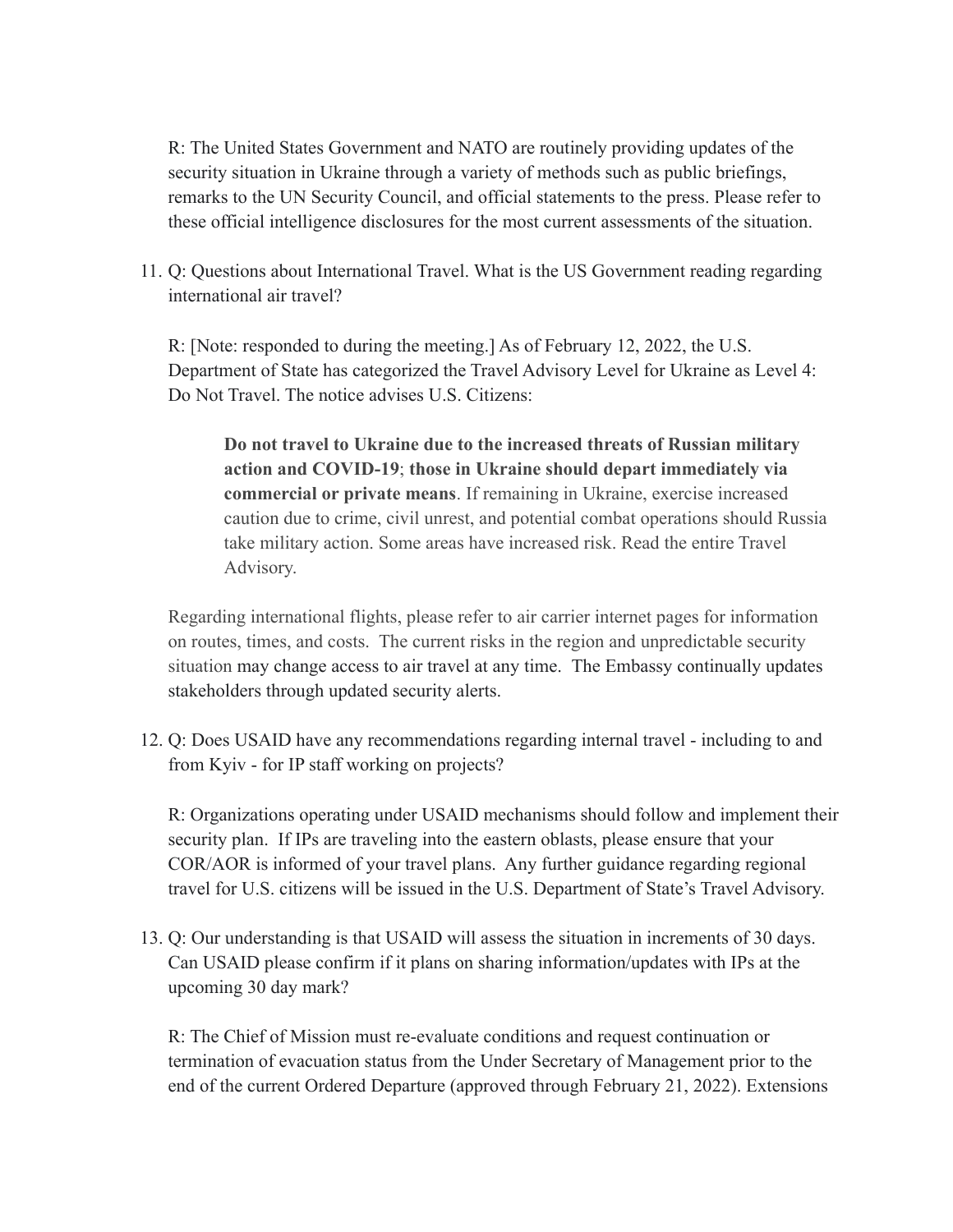of departure status are in 30-day increments. However, USAID has and will continue to assess and share information and updates expeditiously with Implementing Partners, including additional Town Halls and outreach approaches, throughout this situation.

14. Q: Safety and Security measures taken for USAID implementers.

R: The USAID/Office of Security (SEC), Partner Liaison Security Office (PLSO) Support team has volunteered to review implementing partner security plans. Please submit your security plan to your A&A Specialist (with your COR/AOR and CO/AO copied) who will forward the plans to the SEC.

15. Q: If Ukraine becomes a rapidly closing political space, is USAID planning to remove or protect local partner data that sits across all of its public facing systems including but not limited to the DEC, similar to what was done by USAID in Afghanistan?

R: USAID is aware of the potentially sensitive nature of data that is up on multiple public-facing sites, like the Development Experience Clearinghouse, [usaspending.gov](http://usaspending.gov/), and others. In an effort to protect this information sites and documents with sensitive information that could be used to identify specific individuals (staff, partners, beneficiaries) are being temporarily removed/archived until such time as the security situation stabilizes. This is being done out of an abundance of caution to protect those affiliated with USAID and our IPs. Information is not being deleted and will be put back up when deemed safe to do so.

16. Q: What's the plan if this is going to be the new normal, meaning Russian troops are going to remain in place for the nearest future? What is the worst scenario you can predict? What might happen to respond to the situation?

R: [Note: responded to during the meeting.] At this time we are operating under current conditions and will make any corresponding adjustments to our posture and, if necessary, to our development programming if and when the circumstances change. Any adjustments made to USAID programming will be communicated between the CO/AO, COR/AOR, and Implementing Partners. The safety of personnel and beneficiaries remains paramount and will be reflected as we respond to this fluid situation.

17. Q: How long are you going to stay in Lviv and when are you going to get back to Kyiv?

R: [Note: responded to during the meeting.] The decision to temporarily relocate our Embassy operations in Ukraine from our Embassy in Kyiv to Lviv was determined by the U.S. Secretary of State in consultation with the National Security Council as a precaution